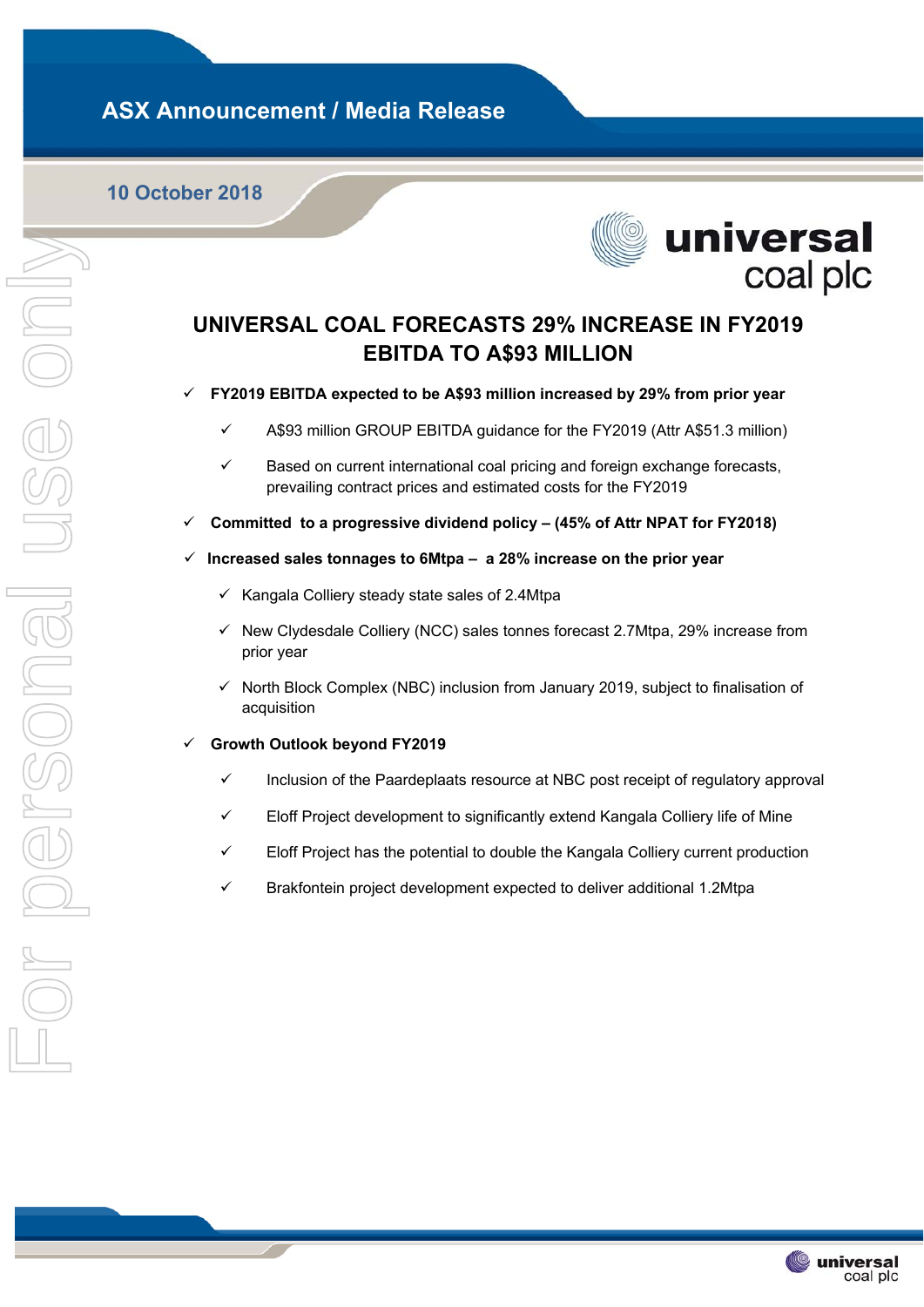## **Operational Summary:**

Universal Coal currently has two collieries, both operating at a steady state production with a third in acquisition. Both collieries have proven consistent in meeting the required off take agreement tonnages both for ESKOM and Export, allowing the Company the confidence of continued delivery on the success from FY2018, with the significant increase in production and therefore earnings in FY2019.

Universal Coal is in the process of acquiring the North Block Complex from Exxaro Coal Mpumalanga Proprietary Limited and Exxaro Coal Proprietary Limited (together "Exxaro"). Following recent developments on making the deal unconditional, the Company expects the North Block Complex assets to transfer during Q2 FY2019. Never the less, the Company has prudently included only the current rate of production from the North Block Complex for the period January to June 2019. The timeframe from transfer to the end of June 2019 will allow the Company to commence the transformation of the colliery into a 'Universal Coal Business Model', whilst increasing production back to historical levels. The Paardeplaats Extension will be included in to the production pipeline once all regulatory approvals have been received in 2019.

The current forecast does not include any production from the Brakfontein/Ubuntu project, as Universal is still in the process of finalising feasible off take agreements and production options, and due to the uncertainty of timing on this matter, the project has been excluded from current guidance. The Company will update the market once these are achieved and if the project commences development.

|                            | <b>GROUP</b>   |                 | <b>ATTRIBUTABLE</b> |                 |
|----------------------------|----------------|-----------------|---------------------|-----------------|
|                            | <b>Mtpa</b>    | <b>Mtpa</b>     | <b>Mtpa</b>         | Mtpa            |
| <b>Operational Summary</b> | <b>FC 2019</b> | <b>Act 2018</b> | <b>FC 2019</b>      | <b>Act 2018</b> |
| Kangala Colliery           | 2.4            | 2.6             | 1.6                 | 1.8             |
| <b>NCC</b>                 | 2.7            | 2.1             | 1.3                 | 1.0             |
| <b>NBC</b>                 | 0.9            |                 | 0.4                 |                 |
| <b>Total Sales</b>         | 6.0            | 4.7             | 3.4                 | 2.9             |
|                            |                |                 |                     |                 |
| <b>Total Eskom Sales</b>   | 4.7            | 3.9             | 2.8                 | $\overline{2}$  |
| <b>Total Export Sales</b>  | 1.2            | 0.8             | 0.6                 | 0               |
| <b>Total Sales</b>         | 5.9            | 4.7             | 3.4                 | 2.9             |

### **Capital Requirements:**

The Company has estimated A\$12 million of capital requirements for the year for the two existing Collieries and the North Block Complex, this being a combination of maintenance capex and selected mine improvement works for the current operations. For the takeover of the NBC, the Company has also estimated some capital requirements that might be required to transition the Colliery to the Universal Coal

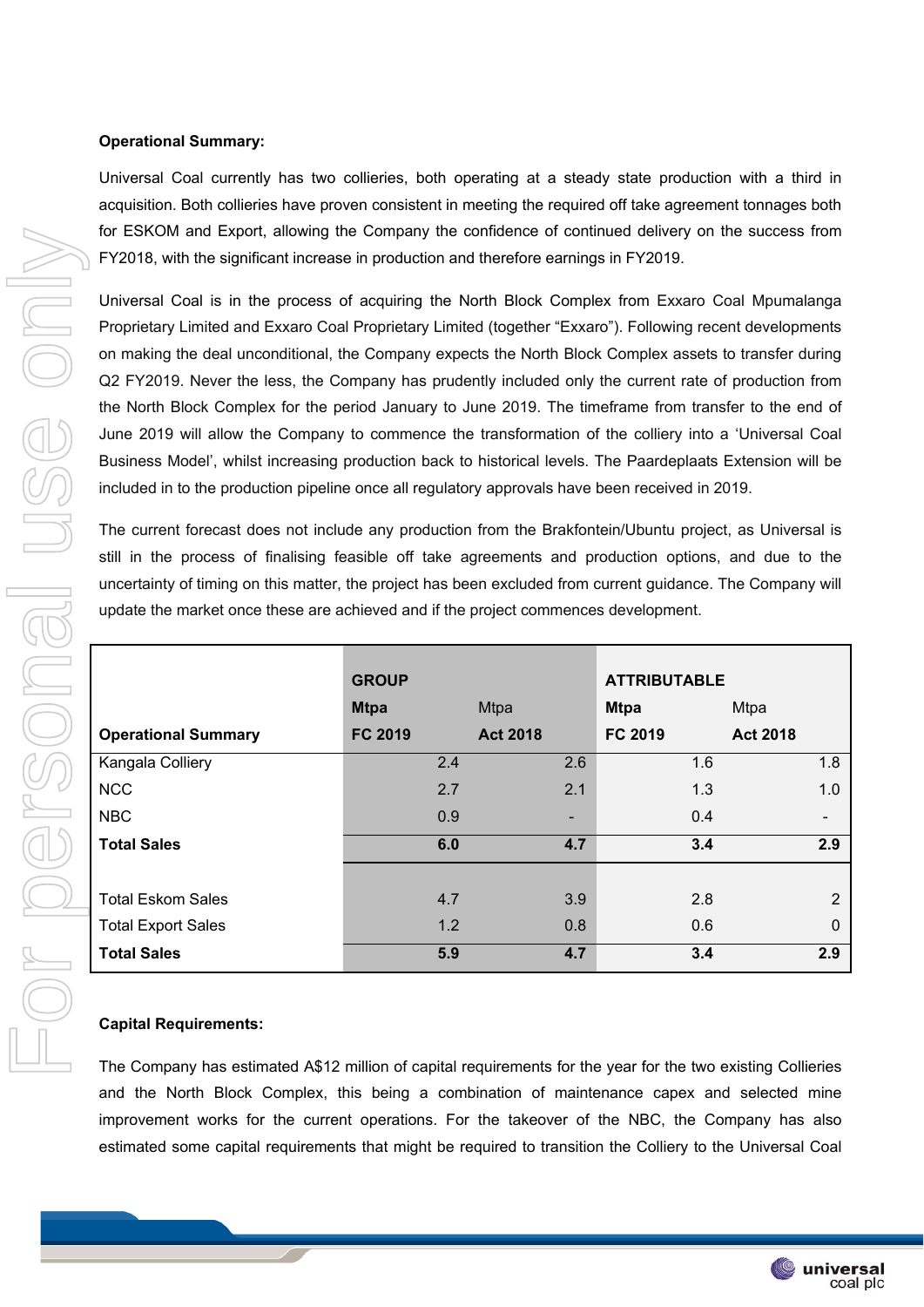platform. The NBC capex is included in the forecast amount and all capex will be settled by operational cash flows.

The Company also has an acquisition cashflow commitment included in the FY2019 forecast, both to finalise the Eloff Project and North Block Project acquisitions.

UNV together with Ndalamo Resources (Pty) Ltd have as previously disclosed the finalising of the 100% acquisition of the Eloff project. The outstanding amount R81 million (A\$7.7 million ) to Exxaro is scheduled for payment on 31 October 2018, with the remaining 20% of the Eloff Project acquired from South32 SA Coal Holdings Proprietary Limited paid for the parties in proportion to shareholding at the end of September - acquisition price of ZAR37 million.

The Finalisation of the North Block Complex will also determine the final acquisition price for the transaction. The Company is in the process of evaluating all the remaining conditions precedent to the transactions and an update will be given once all closing conditions have been agreed with Exxaro.

## **Outlook and Shareholder Returns:**

Export Thermal coal contracts have been concluded for the majority of the approximately 1.2Mtpa of RB1/6000Kcal specification. The Export thermal coal pricing is currently at favourable levels and the company has included these pricing in the forecast for the FY2019.

Domestic thermal coal remains in strong demand in South Africa with long term Eskom Coal Supply agreements in place. Universal is well placed to continue delivering on this demand, having recently concluded an increase in annual offtake at NCC from 1.2mtpa to 1.62mtpa.

The Company looks forward to delivering on the increased volumes for the project in FY2019, with the API4 predicted to remain strong for the period under projection, Universal forecasts an EBITDA for the GROUP of A\$93 million, representing a 29% increase on the audited FY2018 figures.

The Company has been committed to delivering and returning value to shareholders through continued value accretive production growth – both organic and through funded acquisitions, whilst maintaining regular progressive dividend payments. Universal distributed dividends to shareholders in the FY2018 to the value of 45% of Attributable net profit after tax, and the Company expects to maintain this profile.

The Company has received a conditional, non-binding indicative offer (NBIO) from a consortium of investors (Consortium) led by a private entity that is incorporated in South Africa, Ata Resources Proprietary Limited (Ata Resources). The NBIO proposes a change of control transaction by which the Consortium will acquire the entire issued share capital of the Company by way of a scheme of arrangement pursuant to Part 26 of the United Kingdom's Companies Act 2006. Ata Resources, on behalf of the Consortium, proposes to offer a cash consideration of A\$0.35 for each Universal Share.

The Company has not received any update on this matter since the market announcement on the  $18<sup>th</sup>$  of September 2018 and will keep shareholders updated regarding any progress made

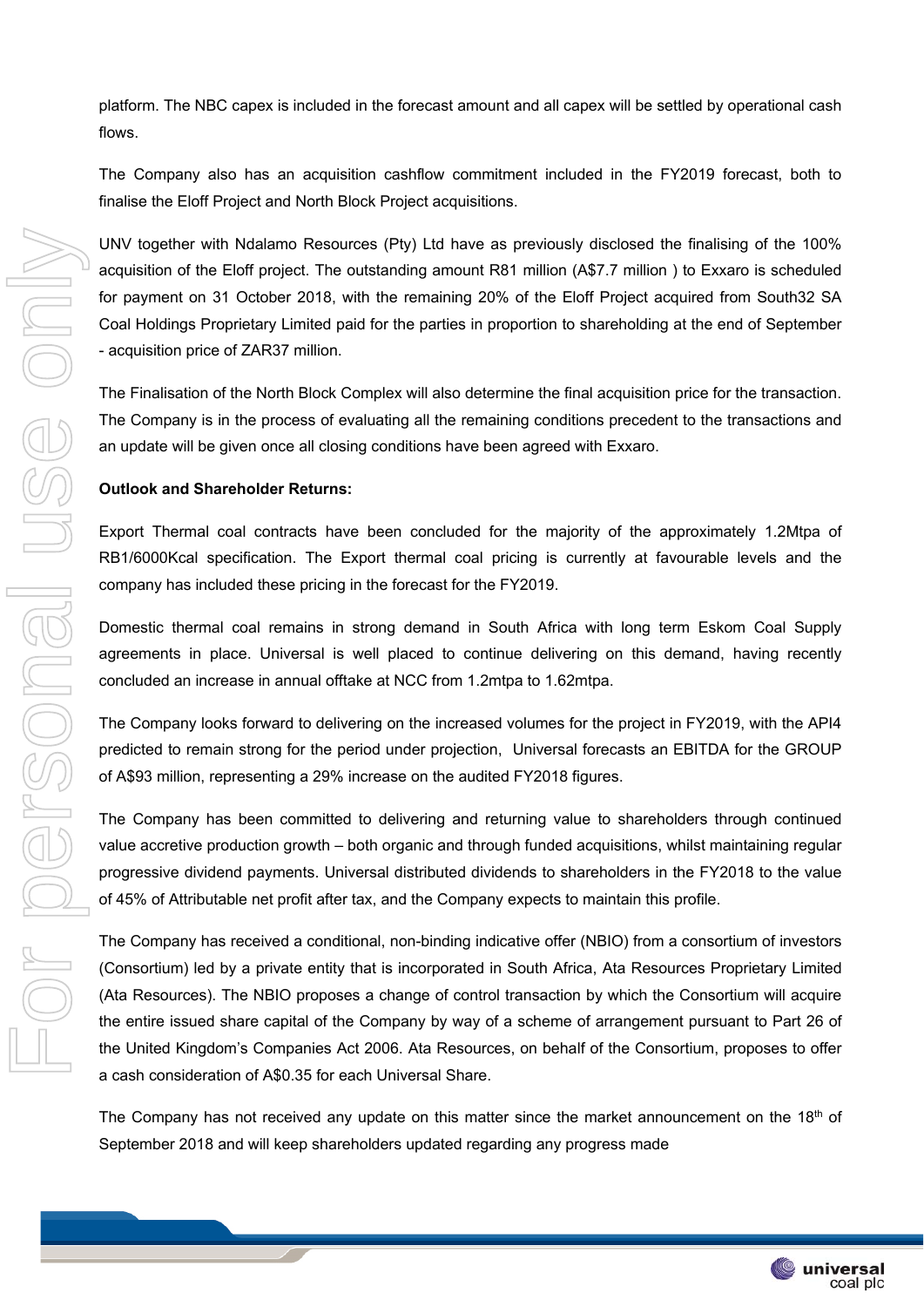Universal will continue to update shareholders on financial and operational progress.

-ENDS-

.

#### **For further information, please contact:**

**Tony Weber**  Chief Executive Officer T: +27 12 460 0805 t.weber@universalcoal.com

### **Released through: Ben Jarvis, Six Degrees Investor Relations: +61 (0) 413 150 448**

#### **Forward-looking statements**

This announcement contains forward-looking statements, including statements regarding production, EBITDA projections, plans, strategies and objectives of management, anticipated productive life of mines and regulatory processes. Forward-looking statements can be identified by the use of terminology such as 'intend', 'aim', 'project', 'anticipate', 'estimate', 'plan', 'believe', 'expect', 'may', 'should', 'will', 'continue', 'annualised' or similar words. These statements discuss future expectations concerning the results of operations or financial conditions, or provide other forward-looking statements. These forward-looking statements are not guarantees or predictions of future performance, and involve known and unknown risks, uncertainties and other factors, many of which are beyond our control, and which may cause actual results to differ materially from those expressed in the statements contained in this announcement. Readers are cautioned not to put undue reliance on forward-looking statements. For example, future revenues from the North Block Complex mines, operations and projects described in this announcement will be based, in part, upon the market price of thermal coal, which may vary significantly from current levels. These variations, if materially adverse, may affect the timing or the feasibility of the development of a particular project, the expansion of certain facilities or mines, or the continuation of existing operations. Other factors that may affect the costs or production output and anticipated lives of operations, mines or facilities include our ability to profitably produce and transport the coal extracted to applicable markets; the impact of foreign currency exchange rates on the market prices of the coal we produce; activities of government authorities in South Africa, including increases in taxes, changes in environmental and other regulations and political uncertainty; labour unrest; and other factors identified in the risk factors discussed in Universal Coal's Annual Reports which are available at www.universalcoal.com. Except as required by applicable regulations or by law, Universal Coal does not undertake any obligation to publicly update or review any forward-looking statements, whether as a result of new information or future events. Past performance cannot be relied on as a guide to future performance.